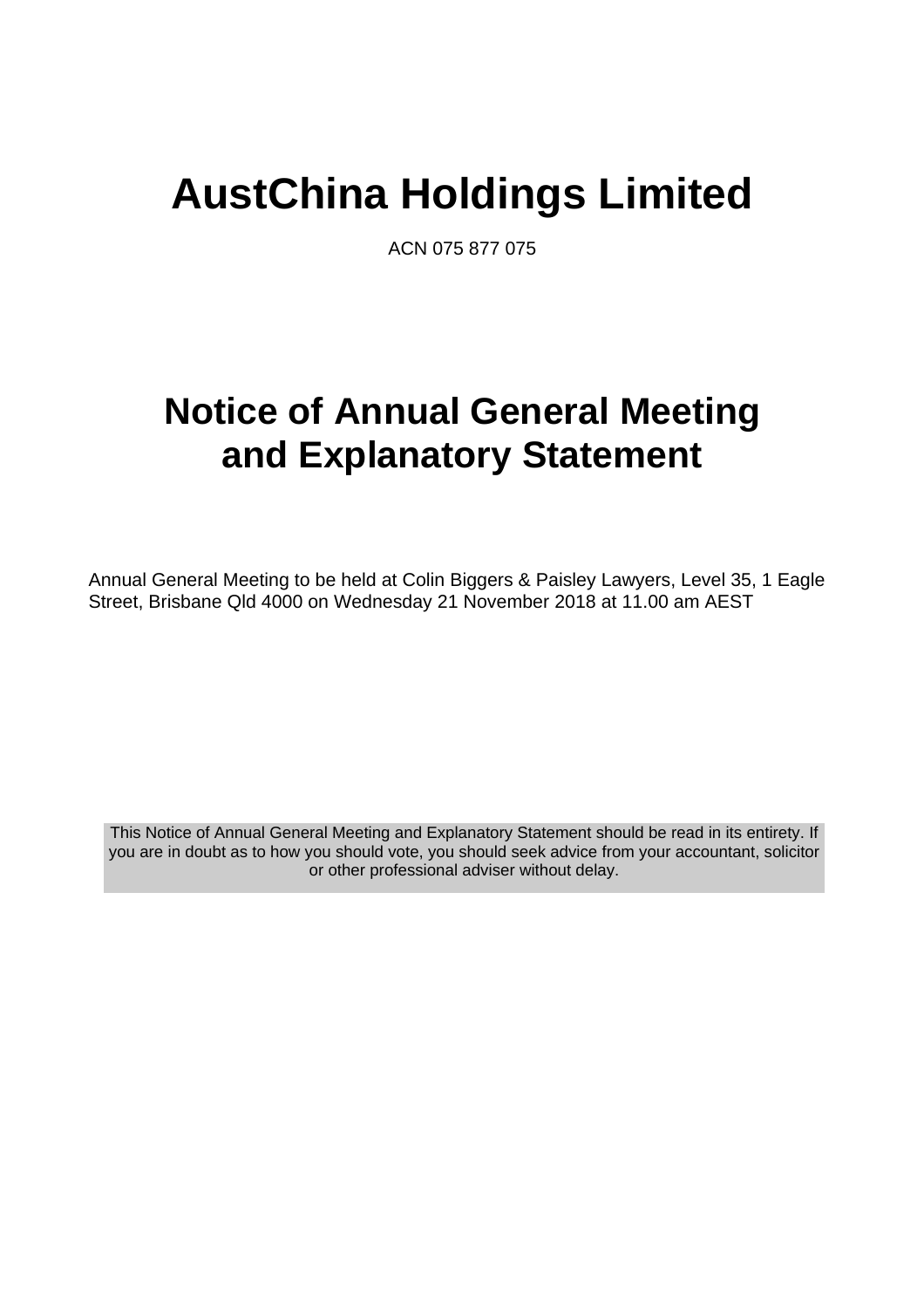## **Notice of Annual General Meeting**

Notice is hereby given that an Annual General Meeting of Shareholders of AustChina Holdings Limited ACN 075 877 075 (**Company**) will be held at Colin Biggers & Paisley Lawyers, Level 35, 1 Eagle Street, Brisbane Qld 4000 on 21 November 2018 at 11.00 am AEST, for the purpose of transacting the following business referred to in this Notice.

An Explanatory Statement provides additional information on matters to be considered at the Meeting.

#### **AGENDA**

#### ORDINARY BUSINESS

#### **Receive and Consider the Financial Statements**

To receive and consider:

(a) the Financial Report;

(b) the Directors' Report; and

(c) the Auditor's Report,

of the Company for the year ended 30 June 2018.

#### **Resolution 1 – Adoption of Remuneration Report**

To consider and, if thought fit, to pass the following resolution as an ordinary resolution:

*"That the Remuneration Report within the Directors' Report of the Company's 2018 Annual Report be adopted."* 

Please note that the vote on this resolution is advisory only and does not bind the Company or its Directors.

#### **Resolution 2 – Re-Election of Mr Anthony Chan as a Director**

To consider and, if thought fit, to pass the following resolution as an ordinary resolution:

"*That Mr Anthony Chan, who retires by rotation and who offers himself for re-election, be re-elected a Director*."

#### **Resolution 3 – Re-Election of Dr George Lam as a Director**

To consider and, if thought fit, to pass the following resolution as an ordinary resolution:

"*That Dr George Lam, who retires by rotation and who offers himself for re-election, be re-elected a Director*."

#### **Resolution 4 – Approval of 10% Placement Facility**

To consider and, if thought fit, to pass the following resolution as a **special resolution**:

*"That, for the purposes of Listing Rule 7.1A and for all other purposes, Shareholders approve the issue of Equity Securities up to 10% of the issued capital of the Company (at the time of the issue) (10% Placement Facility) calculated in accordance with the formula prescribed in Listing Rule 7.1A.2 and on the terms and conditions in the Explanatory Statement."* 

#### **VOTING EXCLUSIONS:**

#### **Resolution 1:**

The Company will disregard any votes cast in favour of Resolution 1 by or on behalf of "Key Management Personnel" (as defined in the Accounting Standards as published by the Australian Accounting Standards Board) and their "closely related parties".

Key Management Personnel (**KMP**) are the Company's Directors and Executives identified in the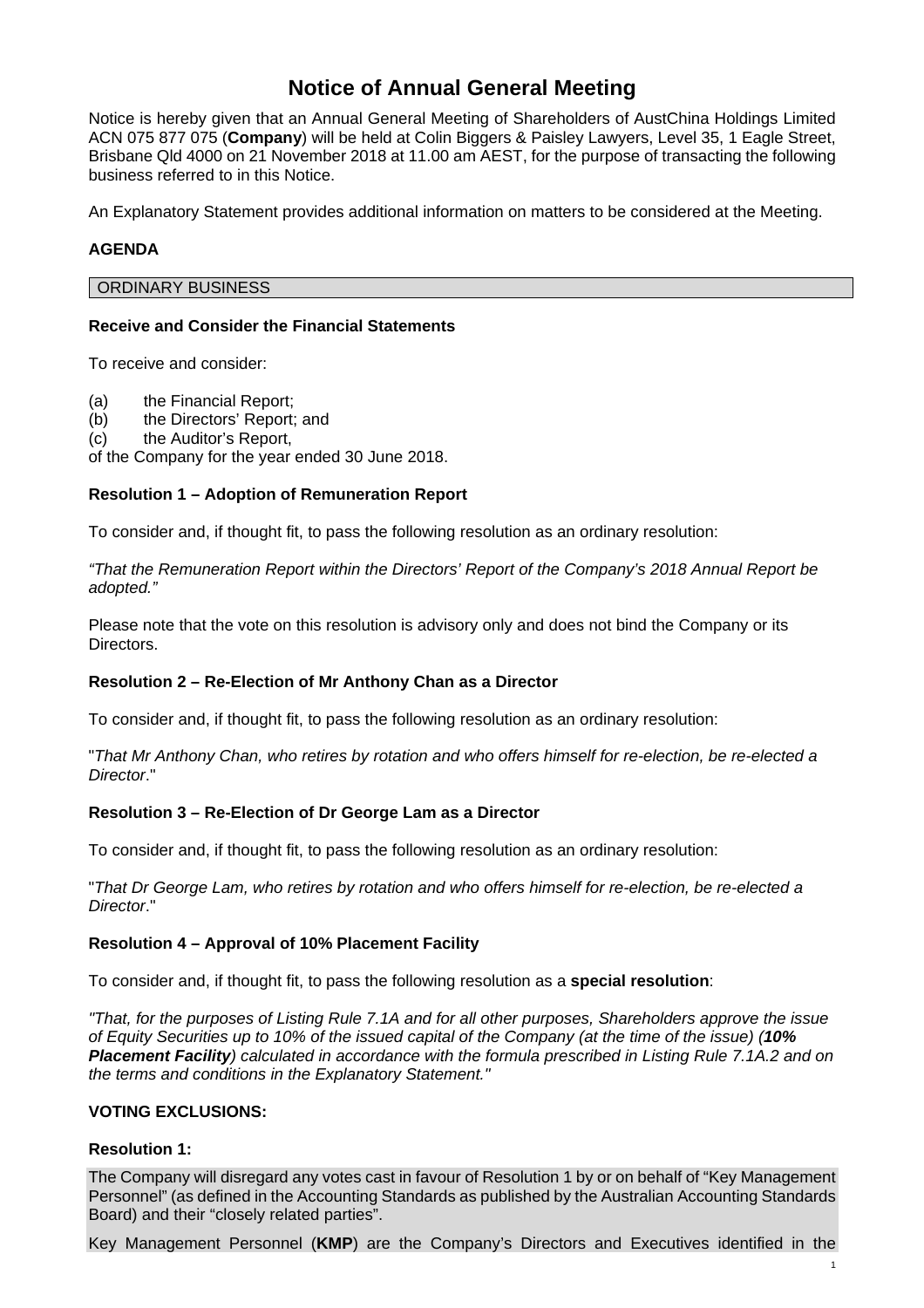Company's Remuneration Report. A closely related party of a KMP means a spouse or child of the KMP, a child of the KMP's spouse, a dependant of the KMP or the KMP's spouse and anyone else who is one of the KMP's family and may be expected to influence the KMP, or be influenced by the KMP, in the KMP's dealings with the Company or a company the KMP controls (**Closely Related Party**).

However, the Company need not disregard a vote if the vote is not cast on behalf of a person described above and either: (a) the voter is appointed as a proxy by writing that specifies the way the proxy is to vote on the resolution; or (b) the voter is the Chairman and the appointment of the Chairman expressly authorises the Chairman to exercise the proxy even if the Resolution is connected directly or indirectly with the remuneration of a member of the KMP.

#### **Resolution 4**

The Company will disregard any votes cast in favour of Resolution 4 by any person who may participate in the 10% Placement Facility and a person who might obtain a benefit, except a benefit solely in the capacity of a Shareholder, if the resolution is passed, and any of their associates. However, the Company need not disregard a vote if it is cast by a person as proxy for a person who is entitled to vote, in accordance with the directions on the proxy form, or it is cast by the person chairing the Meeting as proxy for a person who is entitled to vote, in accordance with a direction on the proxy form to vote as the proxy decides.

### **NOTES**

These notes form part of the Notice of Meeting.

#### **Time and Place of Meeting**

Notice is given that a General Meeting of members will be held at Colin Biggers & Paisley Lawyers, Level 35, 1 Eagle Street, Brisbane Qld 4000 on 21 November 2018 at 11.00 am AEST.

#### **Your Vote is Important**

The business of the General Meeting affects your shareholding and your vote is important.

#### **Voting Eligibility**

The Directors have determined pursuant to Regulation 7.11.37 of the *Corporations Regulations 2001*  (Cth) that the persons eligible to vote at the Meeting are those who are registered Shareholders at 7 pm AEST on 19 November 2018.

#### **Notice to Persons Outside Australia**

This Explanatory Statement has been prepared in accordance with Australian laws, disclosure requirements and accounting standards. These laws, disclosure requirements and accounting standards may be different to those in other countries.

The distribution of this Explanatory Statement may, in some countries, be restricted by law or regulation. Accordingly, persons who come into possession of this Explanatory Statement should inform themselves of, and observe, any such restrictions.

#### **Privacy**

To assist the Company to conduct the General Meeting, the Company may collect personal information including names, contact details and shareholding of Shareholders and the names of persons appointed by Shareholders to act as proxy at the General Meeting. Personal information of this nature may be disclosed by the Company to its share registry, print and mail service providers, and the Company's agents for the purposes of implementing the Takeover. Shareholders have certain rights to access their personal information that has been collected and should contact the Company secretary if they wish to access their personal information.

#### **ASIC and ASX involvement**

Neither ASIC, ASX nor any of their officers take any responsibility for the contents of the Notice of Meeting and Explanatory Statement.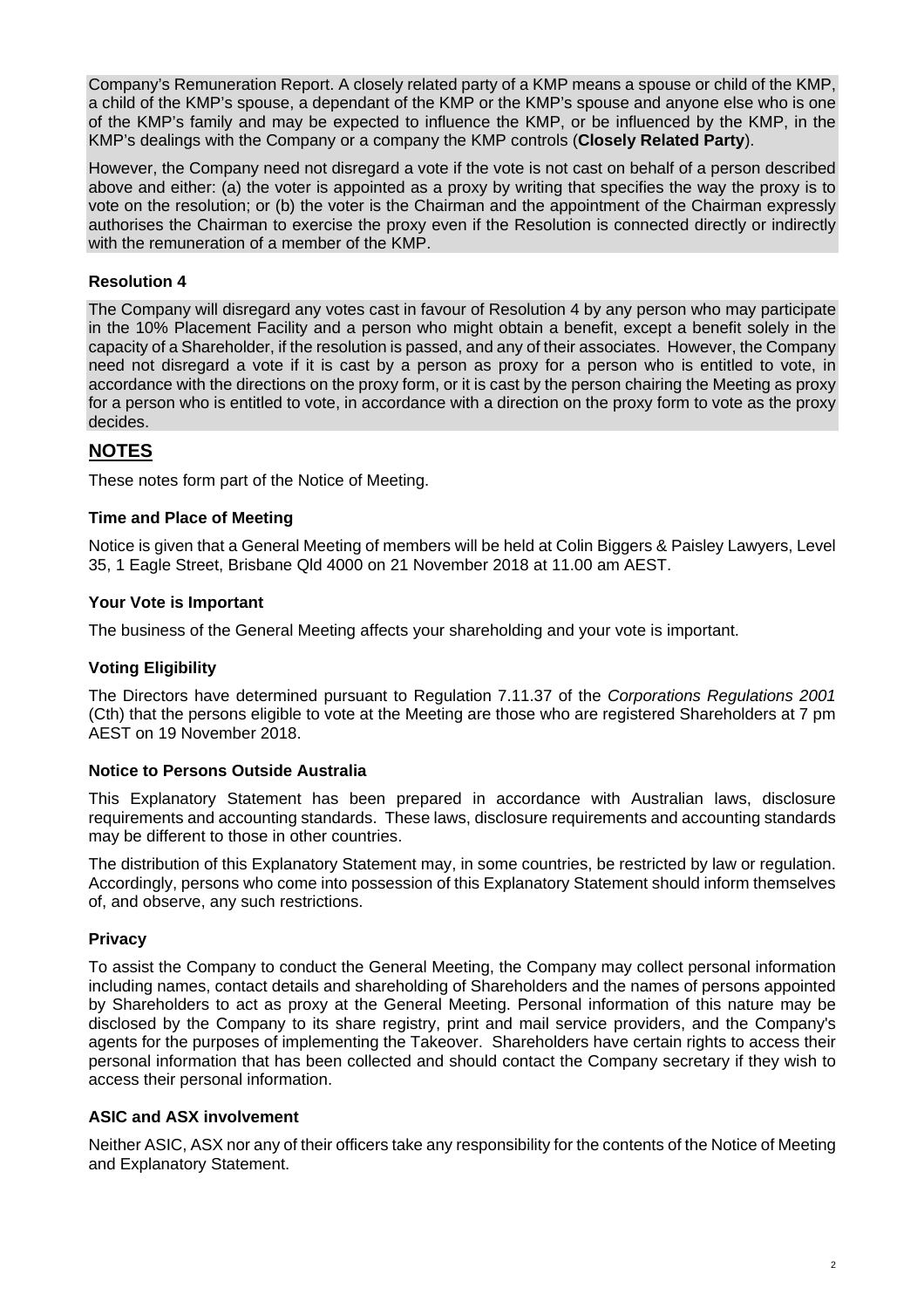#### **PROXY AND VOTING INSTRUCTIONS**

#### **Voting in Person**

1. To vote in person, attend the Meeting at the time, date and place set out above.

#### **Voting by proxy**

- 2. To vote by proxy, please complete and sign the enclosed proxy form and return by the time and in accordance with the instructions set out on the proxy form.
- 3. In accordance with section 249L of the Corporations Act, members are advised that:
	- (a) each member has a right to appoint a proxy;
	- (b) the proxy need not be a member of the Company; and
	- (c) a member who is entitled to cast 2 or more votes may appoint 2 proxies and may specify the proportion or number of votes each proxy is appointed to exercise. If the member appoints 2 proxies and the appointment does not specify the proportion or number of the member's votes, then in accordance with section 249X(3) of the Corporations Act, each proxy may exercise one-half of the votes.
- 4. Certain categories of persons (including Directors and the Chairman) are prohibited from voting on Resolutions relating to the remuneration of Key Management Personnel, including as a proxy, in some circumstances. If you are appointing a proxy, to ensure that your vote counts, please read the instructions on the Proxy Form carefully.
- 5. The details of the Resolutions contained in the Explanatory Statement accompanying this Notice should be read together with, and form part of, this Notice.
- 6. On a poll, ordinary Shareholders have one vote for every Share held.
- 7. A proxy may be either an individual or a body corporate. If you wish to appoint a body corporate as your proxy, you must specify on the Proxy Form:
	- (a) the full name of the body corporate appointed as proxy; and
	- (b) the full name or title of the individual representative of the body corporate to attend the Meeting.
- 8. Proxy appointments in favour of the Chairman, the secretary or any Director that do not contain a direction on how to vote will be voted by the Chairman in favour of each of the Resolutions proposed in this Notice. You should note that if you appoint the Chairman as your proxy, or the Chairman is appointed your proxy by default, you will be taken to authorise the Chairman to exercise the proxy even if the Resolution is connected directly or indirectly with the remuneration of a member of the Key Management Personnel.
- 9. Key Management Personnel and their Closely Related Parties will not be able to vote your proxy in favour of Resolution 1 unless you direct them how to vote. This does not apply to the Chairman, who is able to vote undirected proxies. If you intend to appoint a member of the Key Management Personnel as your proxy, please ensure that you direct them how to vote on Resolution 1 by marking either "For", "Against" or "Abstain" on the Proxy Form. If you intend to appoint the Chairman as your proxy, you can direct him to vote by marking either "For", "Against" or "Abstain" on the box for Resolution 1 on the Proxy Form, or by marking the Chairman's box on the Proxy Form (in which case the Chairman will vote in favour of these items of business and all other Resolutions included in the Notice).
- 10. Proxy Forms must be signed by a Shareholder or the Shareholder's attorney or, if a corporation, executed under seal or in accordance with section 127 of the Corporations Act, or signed by an authorised officer or agent.
- 11. A Proxy Form is attached. If required, it should be completed, signed (and if the appointment is signed by the appointer's attorney, the original authority under which the appointment was signed or a certified copy of the authority). Proxy forms must be returned in accordance with the instructions on the proxy form.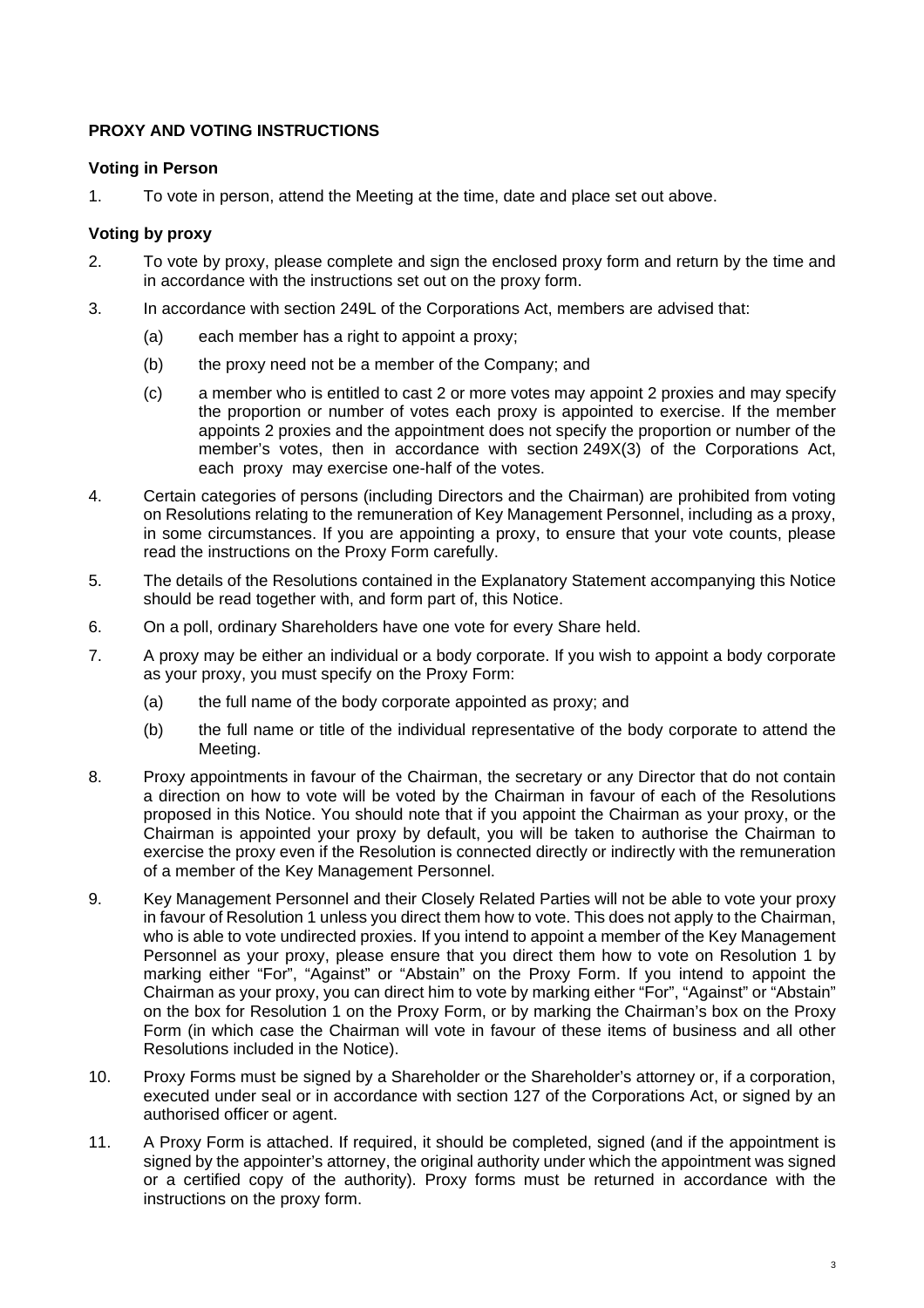#### **Voting by Corporate Representative**

12. A body corporate that is a Shareholder, or that has been appointed as a proxy, may appoint an individual to act as its representative at the General Meeting. The appointment must comply with the requirements of section 250D of the Corporations Act. The representative should bring to the General Meeting, evidence of appointment, including any authority under which it is signed, unless it has previously been given to the Company.

#### **Voting by Attorney**

13. A Shareholder may appoint an attorney to vote on their behalf. For an appointment to be effective for the Meeting, the instrument effecting the appointment (or a certified copy of it) must be received by the Company no later than 11.00am AEST, 19 November 2018.

4

By order of the Board

Leni Stanley Company Secretary AustChina Holdings Limited 18 October 2018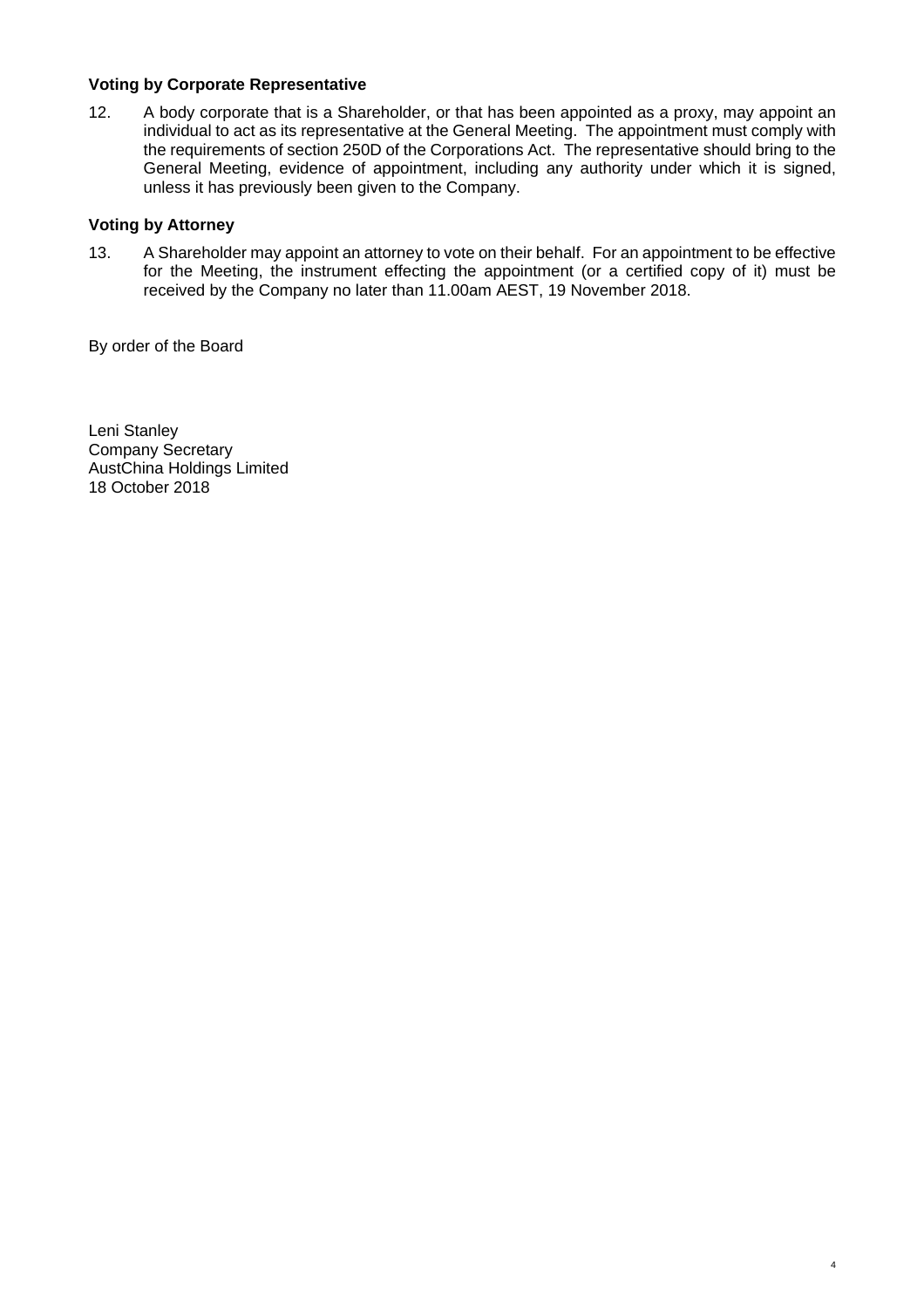# **EXPLANATORY STATEMENT**

#### **Purpose of this Explanatory Statement**

This Explanatory Statement is provided to Shareholders to explain the Resolutions to be put to Shareholders at the Annual General Meeting to be held at Colin Biggers & Paisley Lawyers, Level 35, 1 Eagle Street, Brisbane Qld 4000 on 21 November 2018 at 11.00 am AEST.

The Directors recommend Shareholders read the accompanying Notice of Meeting and this Explanatory Statement in full before making any decision in relation to the Resolutions.

**For proxies without voting instructions that are exercisable by the Chairman, the Chairman intends to vote undirected proxies in favour of each Resolution**. If you wish to appoint the Chairman as your proxy with a direction to vote against, or to abstain from voting on an item of business, you should specify this by completing the appropriate 'Against' or 'Abstain' box on the proxy appointment form. The Chairman is deemed to be appointed where a signed proxy form is returned which does not contain the name of the proxy or where the person appointed on the form is absent.

#### **Receive and Consider the Financial Statements**

The *Corporations Act* requires the Financial Report which includes the Financial Statements, Directors' Declaration, Directors' Report and the Auditor's Report to be laid before the Annual General Meeting. There is no requirement either in the Corporations Act or in the Constitution of the Company for Shareholders to approve the Financial Report, the Directors' Report or the Auditor's Report. Accordingly, the Company's Financial Report is placed before the Shareholders for discussion and no voting is required for this item of business.

Shareholders will have a reasonable opportunity at the Meeting to ask questions and make comments on these reports and on the business and operations of the Company.

#### **Resolution 1: Adoption of Remuneration Report**

The Remuneration Report of the Company for the period ended 30 June 2018 is set out in the Directors' Report section of the Company's 2018 Annual Report to Shareholders (**Remuneration Report**).

The Remuneration Report sets out the Company's remuneration arrangements for the executive and non-executive Directors. A reasonable opportunity will be provided for discussion of the Remuneration Report at the Meeting. In addition, section 250R(2) of the Corporations Act requires that Resolution 1 be put to a vote. However, the vote on this Resolution is only advisory and does not bind the Company or its Directors.

The Corporations Act provides for a "two strikes" rule in relation to the adoption of the Remuneration Report, meaning that if 25% or more of votes cast are voted against the adoption of the Remuneration Report at two consecutive annual general meetings, Shareholders will be required to vote at the second of those annual general meetings on a resolution (referred to as a "spill resolution") to determine whether another meeting should be held (within 90 days) at which all of the Directors (other than the Managing Director) must go up for re-election. No strike was recorded at the Company's previous annual general meeting. On this basis, while the vote on the Remuneration Report at this Meeting may potentially be counted towards two strikes in the future, no board spill can occur this year.

The 'two strikes and re-election' process under the Corporations Act explained.

- A 'first strike' will occur if this Remuneration Report resolution receives a 'no' vote of 25% or more. If this occurs, the Company's subsequent remuneration report will contain an explanation of the Board's proposed action in response to the 'no' vote or an explanation of why no action has been taken by the Board.
- A 'second strike' will occur if the resolution to adopt the remuneration report at the next Annual General Meeting of the Company also receives a 'no' vote of 25% or more. If this occurs, the shareholders will vote at that Annual General Meeting to determine whether the Directors will need to stand for re-election at a separate, subsequent meeting (the 'spill resolution'). If this spill resolution passes with 50% or more of the eligible votes cast, the spill meeting must take place within 90 days.

#### *Board recommendation*

The Board unanimously recommends that Shareholders vote in favour of Resolution 1.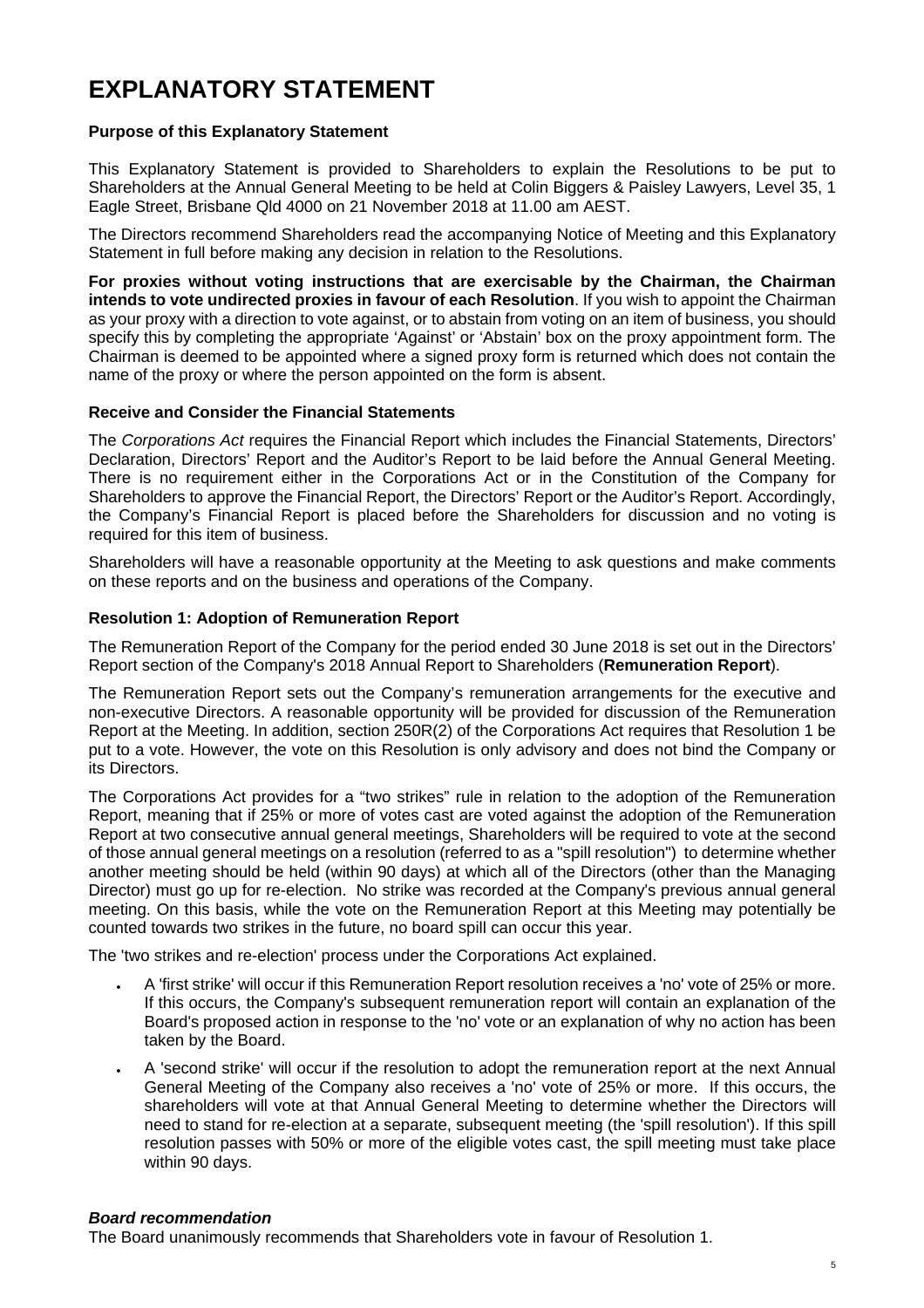#### **Resolution 2 – Re-Election of Mr Anthony Chan as a Director**

In accordance with Director rotational retirement provisions of the Company's Constitution and ASX Listing Rule 14.4, Mr Anthony Chan is due to retire at this Meeting and being eligible, offers himself for re-election at this Meeting.

Mr Chan has extensive experience in managing both listed and unlisted entities, engaged in the resource industry commercial and residential development and early childhood education. Mr Chan is also actively involved in community services and organisations.

The Board (with Mr Anthony Chan abstaining) supports the re-election of Mr Anthony Chan.

#### **Resolution 3 – Re-Election of Dr George Lam as a Director**

In accordance with Director rotational retirement provisions of the Company's Constitution and ASX Listing Rule 14.4, Dr George Lam is due to retire at this Meeting and being eligible, offers himself for reelection at this Meeting.

Mr Lam has over 30 years of international experience in general management, strategy consulting, corporate governance, direct investment, investment banking and fund management across the telecommunications/media/technology (TMT), consumer/healthcare, infrastructure/real estates, energy/resources and financial services sectors.

The Board (with Dr Lam abstaining) supports the re-election of Dr Lam.

#### **Resolution 4 – Approval of 10% Placement Facility**

Listing Rule 7.1A enables eligible entities to issue Equity Securities up to 10% of its issued Share capital through placements over a 12 month period after the AGM (**10% Placement Facility**). The 10% Placement Facility is in addition to the Company's 15% placement capacity under Listing Rule 7.1.

An eligible entity for the purposes of Listing Rule 7.1A is an entity that is not included in the S&P/ASX 300 Index and has a market capitalisation of \$300 million or less. The Company is an eligible entity.

The Company is now seeking Shareholder approval by way of a special resolution to have the ability to issue Equity Securities under the 10% Placement Facility.

The exact number of Equity Securities to be issued under the 10% Placement Facility will be determined in accordance with the formula prescribed in Listing Rule 7.1A.2 (see below).

The Company is seeking a mandate to issue securities under the additional 10% Placement Facility to enable the Company to pursue its growth strategy with the flexibility to act quickly as potential business opportunities arise.

The Board believes that this Resolution 4 is in the best interests of the Company and unanimously recommend that Shareholders vote in favour of this Resolution 4.

#### **Description of Listing Rule 7.1A**

#### (a) **Shareholder approval**

The ability to issue Equity Securities under the 10% Placement Facility is subject to Shareholder approval by way of a special resolution at an AGM.

#### (b) **Equity Securities**

Any Equity Securities issued under the 10% Placement Facility must be in the same class as an existing quoted class of Equity Securities of the Company.

The Company, as at the date of this document, has on issue only 1 existing quoted class of Equity Securities, being Shares. The Company has unlisted Options on issue.

#### (c) **Formula for calculating 10% Placement Facility**

Listing Rule 7.1A.2 provides that eligible entities which have obtained Shareholder approval at an AGM may issue or agree to issue, during the 12 month period after the date of the AGM, a number of Equity Securities calculated in accordance with the following formula:

#### **(A x D) – E**

**'A'** is the number of Shares on issue 12 months before the date of issue or agreement: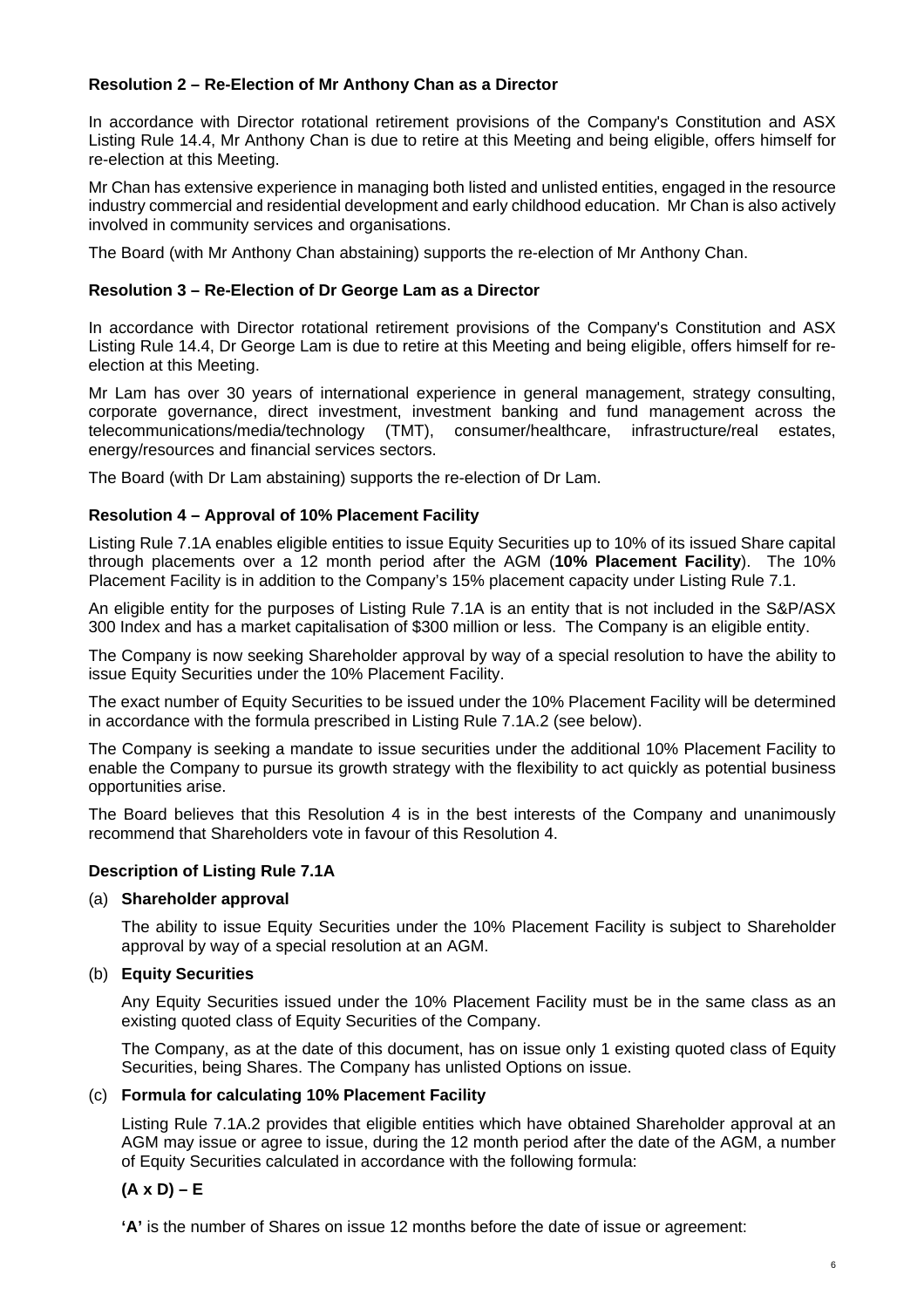- (i) plus the number of fully paid Shares issued in the 12 months under an exception in Listing Rule 7.2;
- (ii) plus the number of partly paid Shares that became fully paid in the 12 months;
- (iii) plus the number of fully paid Shares issued in the 12 months with approval of holders of Shares under Listing Rule 7.1 and 7.4. This does not include an issue of fully paid Shares under the entity's 15% placement capacity without Shareholder approval;
- (iv) less the number of fully paid Shares cancelled in the 12 months.

*'***D'** is 10%;

'**E**' is the number of Equity Securities issued or agreed to be issued under Listing Rule 7.1A.2 in the 12 months before the date of the issue or agreement to issue that are not issued with the approval of Shareholders under Listing Rule 7.1 or 7.4.

#### (d) **Listing Rule 7.1 and Listing Rule 7.1A**

The ability of an entity to issue Equity Securities under Listing Rule 7.1A is in addition to the entity's 15% placement capacity under Listing Rule 7.1.

At the date of this document, the Company has on issue 1,115,385,048 Shares. The Company has a capacity to issue:

- (i) 167,307,757 Equity Securities under Listing Rule 7.1; and
- (ii) 111,538,505 Equity Securities under Listing Rule 7.1A.

The actual number of Equity Securities that the Company will have capacity to issue under Listing Rule 7.1A will be calculated at the date of issue of the Equity Securities in accordance with the formula prescribed in Listing Rule 7.1A.2 (refer to Section (c) above).

(e) Minimum Issue Price

The issue price of Equity Securities issued under Listing Rule 7.1A must be not less than 75% of the volume weighted average price (VWAP) of Equity Securities in the same class calculated over the 15 Trading Days immediately before:

- (i) the date on which the price at which the Equity Securities are to be issued is agreed; or
- (i) if the Equity Securities are not issued within 5 Trading Days of the date in paragraph (i) above, the date on which the Equity Securities are issued.
- (f) 10% Placement Period

Shareholder approval of the 10% Placement Facility under Listing Rule 7.1A is valid from the date of the AGM at which the approval is obtained and expires on the earlier to occur of:

- (i) the date that is 12 months after the date of the AGM at which the approval is obtained; or
- (ii) the date of the approval by Shareholders of a transaction under Listing Rules 11.1.2 (a significant change to the nature or scale of activities) or 11.2 (disposal of main undertaking),

or such longer period if allowed by ASX (**10% Placement Period**).

#### **Listing Rule 7.1A**

The effect of this Resolution 4 will be to allow the Company to issue the Equity Securities under Listing Rule 7.1A during the 10% Placement Period without using the Company's 15% placement capacity under Listing Rule 7.1.

Resolution 4 is a special resolution and therefore requires approval of 75% of the votes cast by Shareholders present (in person, by proxy, by attorney or, in the case of a corporate Shareholder, by a corporate representative) and eligible to vote.

#### **Specific information required by Listing Rule 7.3A**

Pursuant to and in accordance with Listing Rule 7.3A, information is provided in relation to the approval of the 10% Placement Facility as follows:

(a) The Equity Securities will be issued at an issue price of not less than 75% of the VWAP for the Company's Equity Securities over the 15 Trading Days immediately before: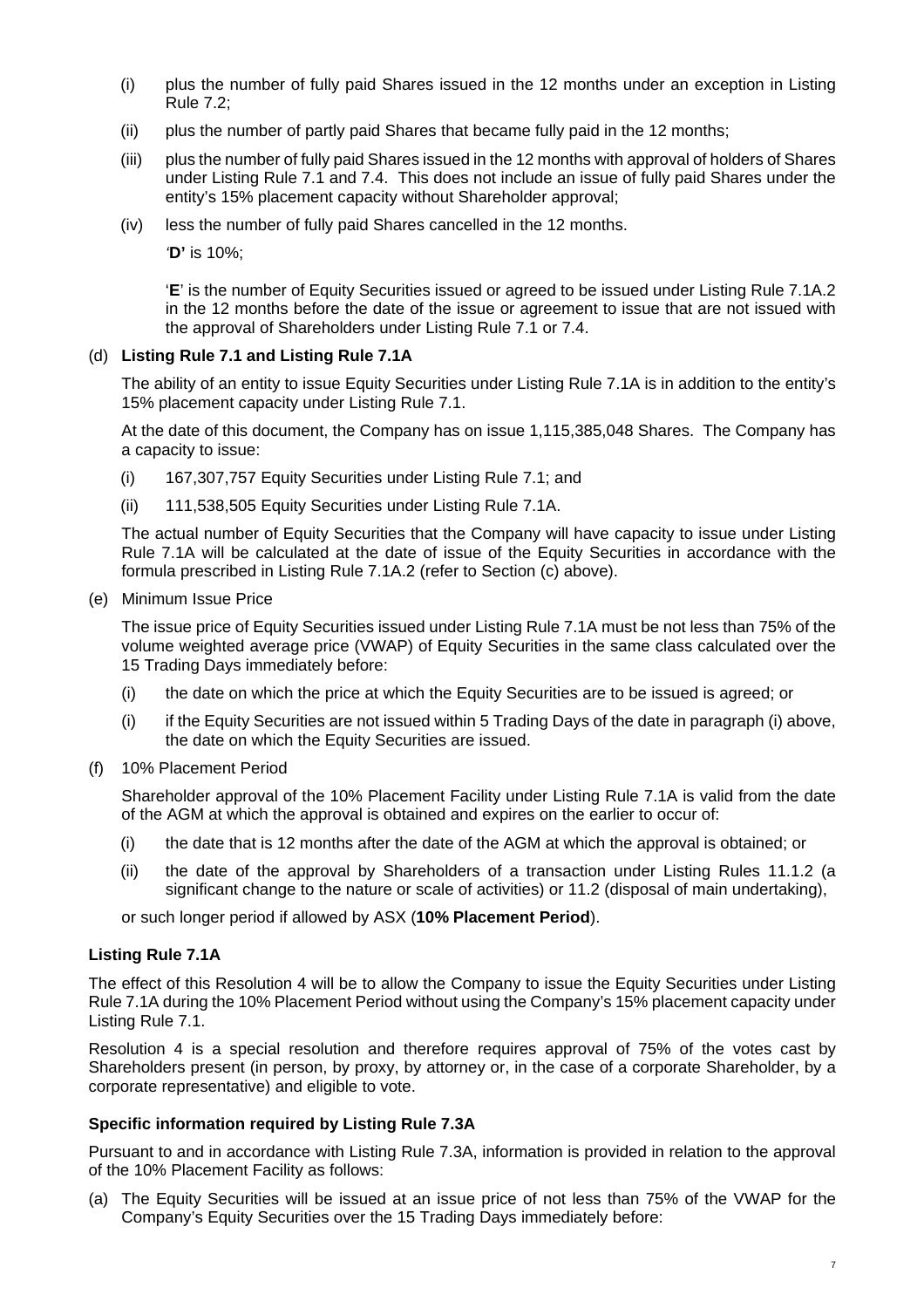- (i) the date on which the price at which the Equity Securities are to be issued is agreed; or
- (ii) if the Equity Securities are not issued within 5 Trading Days of the date in paragraph (i) above, the date on which the Equity Securities are issued.
- (b) If this Resolution 4 is approved by Shareholders and the Company issues Equity Securities under the 10% Placement Facility, the existing Shareholders' voting power and economic interest in the Company will be diluted as shown in the below table. There is a risk that:
	- (i) the market price for the Company's Equity Securities may be significantly lower on the date of the issue of the Equity Securities than on the date of the Meeting; and
	- (ii) the Equity Securities may be issued at a price that is at a discount to the market price for the Company's Equity Securities on the issue date or the Equity Securities are issued as part consideration for the acquisition of a new asset,

which may have an effect on the amount of funds raised by the issue of the Equity Securities.

The table below shows the dilution of existing Shareholders on the basis of the current market price of Shares and the current number of Shares for variable "A" calculated in accordance with the formula in Listing Rule 7.1A.2 as at the date of this document.

The table also shows:

- (i) two examples where variable "A" has increased by 50% and 100%. Variable "A" is based on the number of Shares the Company has on issue. The number of Shares on issue may increase as a result of issues of Shares that do not require Shareholder approval (for example, a pro rata entitlements issue or scrip issued under a takeover offer) or future specific placements under Listing Rule 7.1 that are approved at a future Shareholders' meeting; and
- (ii) two examples of where the issue price of Shares has decreased by 50% and increased by 100% as against the current market price.

| Variable "A"   |               | No. of Shares<br>issued under<br>10%<br>placement<br>capacity | Funds Raised based on:                             |                                    |                                                    |
|----------------|---------------|---------------------------------------------------------------|----------------------------------------------------|------------------------------------|----------------------------------------------------|
|                |               |                                                               | Issue price at<br>50% decrease to<br>current price | Issue price<br>at current<br>price | Issue price at<br>50% increase in<br>current price |
|                |               |                                                               | 0.3 cents                                          | 0.6 cents                          | 1.2 cents                                          |
| <b>Current</b> | 1,115,385,048 | 111,538,505                                                   | \$334,615                                          | \$669,231                          | \$1,338,462                                        |
| 150%           | 1,673,077,572 | 167,307,757                                                   | \$501,923                                          | \$1,003,846                        | \$2,007,693                                        |
| 200%           | 2,230,770,096 | 223,077,010                                                   | \$669,231                                          | \$1,338,462                        | \$2,676,924                                        |

#### **Table 1**

The table has been prepared on the following assumptions:

- (i) The Company raises the maximum number of Equity Securities under the 10% Placement Capacity.
- (ii) No Options (including any options issued under the 10% Placement Facility) are exercised into Shares before the date of the issue of the Equity Securities.
- (iii) The 10% voting dilution reflects the aggregate percentage dilution against the issued Share capital at the time of issue. This is why the voting dilution is shown in each example as 10%.
- (iv) The table does not show an example of dilution that may be caused to a particular Shareholder by reason of placements under the 10% Placement Facility, based on that Shareholder's holding at the date of the Meeting.
- (v) The table shows only the effect of issue of Equity Securities under Listing Rule 7.1A, not under the 15% placement capacity under Listing Rule 7.1.
- (vi) The issue of Equity Securities under the 10% Placement Facility consists only of Shares. If the issue of Equity Securities includes Options, it is assumed that those Options are exercised into Shares for the purpose of calculating the voting dilution effect on existing Shareholders.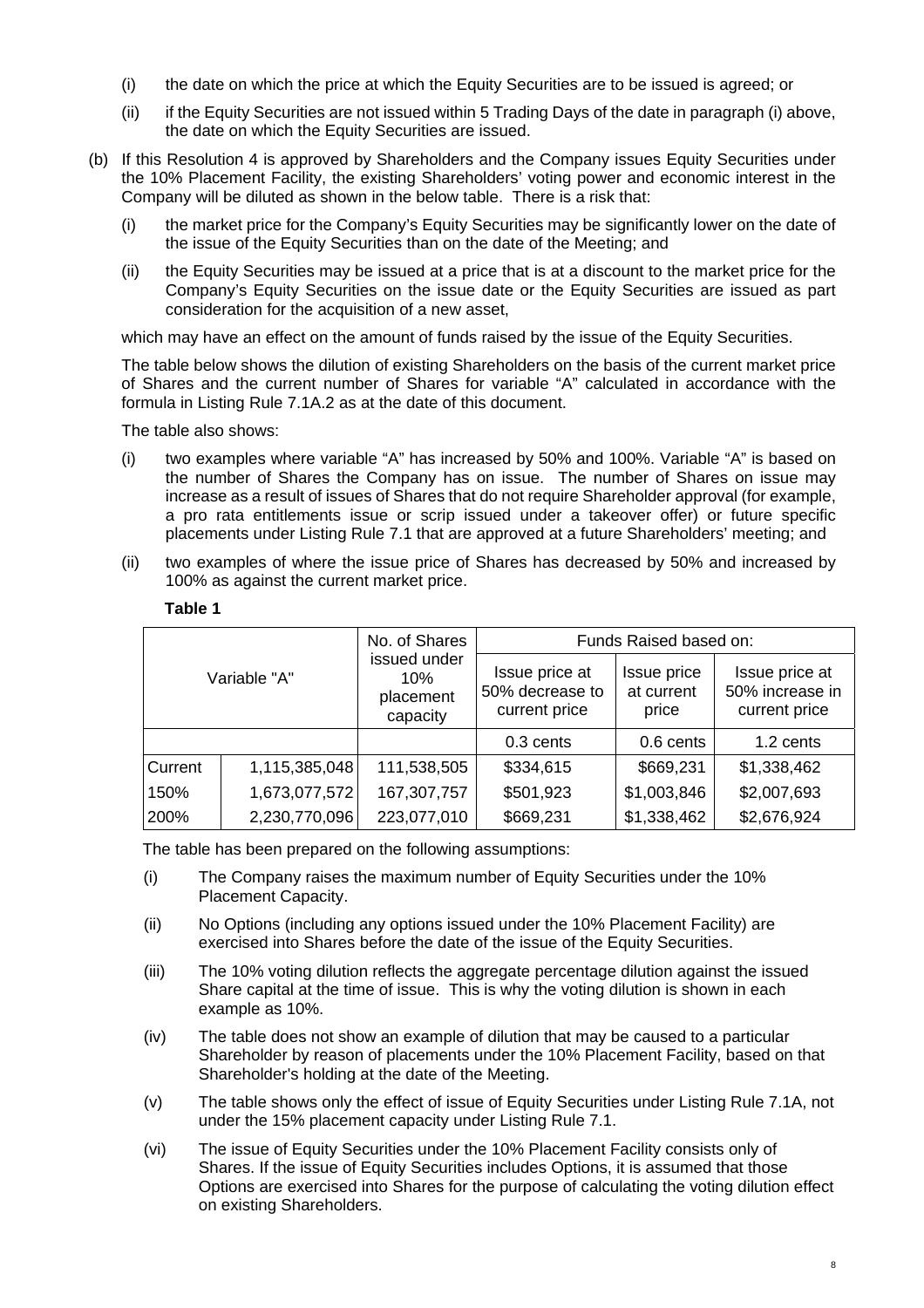- (vii) The issue price is \$0.006, being the closing price of the Shares on ASX on 10 October 2018.
- (c) The Company will only issue and allot the Equity Securities during the 10% Placement Period. The approval under Resolution 4 for the issue of the Equity Securities will cease to be valid in the event that Shareholders approve a transaction under Listing Rule 11.1.2 (a significant change to the nature or scale of activities) or Listing Rule 11.2 (disposal of main undertaking).
- (d) The Company may seek to issue the Equity Securities for the following purposes:
	- (i) for cash consideration, in which case the Company may use the funds raised towards making (or to securing the right to make) one or more acquisitions and/or to further its existing projects; and/or general working capital; or
	- (ii) non-cash consideration for the acquisition of (or securing the right to make acquisitions of) new projects and investments or to further its existing projects. In such circumstances the Company will provide a valuation of the non-cash consideration as required by Listing Rule 7.1A.3.

The Company will comply with the disclosure obligations under Listing Rules 7.1A(4) and 3.10.5A upon issue of any Equity Securities.

- (e) The Company's allocation policy is dependent on the prevailing market conditions at the time of any proposed issue pursuant to the 10% Placement Facility. The identity of the allottees of Equity Securities will be determined on a case-by-case basis having regard to the factors including but not limited to the following:
	- (i) the methods of raising funds that are available to the Company, including but not limited to, rights issues or other issues in which existing security holders can participate;
	- (ii) the effect of the issues of the Equity Securities on the control of the Company;
	- (iii) the financial situation and solvency of the Company; and
	- (iv) advice from corporate, financial and broking advisers (if applicable).

The allottees under the 10% Placement Facility have not been determined as at the date of this document but may include existing substantial Shareholders and/or new Shareholders who are not related parties or associates of a related party of the Company.

Further, if the Company is successful in acquiring new assets or investments, it is possible that the allottees under the 10% Placement Facility will be the vendors of the new assets or investments.

- (f) In accordance with Listing Rule 7.3 A.6 the total number of Equity Securities issued in the 12 months preceding the date of this document is Nil. The Company has issued no Equity Securities in the 12 months preceding the date of this document:
- (g) A voting exclusion statement is included in this document. At the date of this document, the Company has not approached any particular existing Shareholder or security holder or an identifiable class of existing security holders to participate in the issue of the Equity Securities. No existing Shareholder's votes will therefore be excluded under the voting exclusion in this document.
- (h) The Company previously obtained Shareholder approval under Listing Rule 7.1A on 28 November 2017, which approval will expire on 28November 2018.

In the 12 months preceding the date of this document, the Company has received total cash consideration from issue of Shares under placements and exercise of unlisted options and performance rights of \$0. The Company has therefore not used any cash consideration for the issue of securities to fund working capital in the last 12 months. However, during the period, the Company has received total cash of \$3.1 million from the sale of a subsidiary company, Surat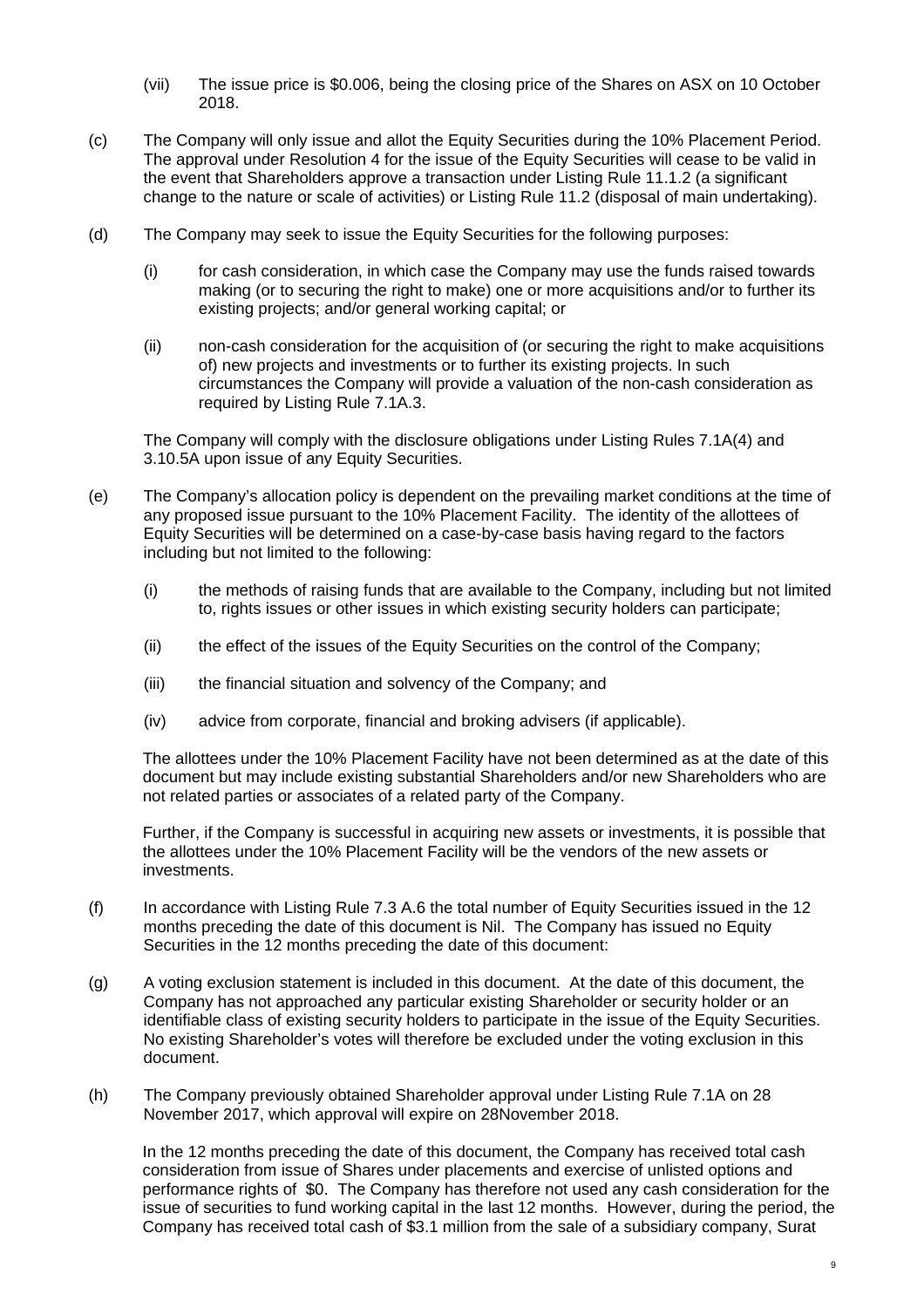Gas Pty Ltd which has been applied towards working capital and repayment of unsecured loan. During the preceding 12 months the Company also received \$461,000 from an unsecured loan, which was applied to working capital. All unsecured loans have now been repaid in full.

The Board intends to use the working capital existing at the date of this document (which includes funds raised pursuant to the above placements) to provide working capital and to pursue its growth strategy with the flexibility to act quickly as potential business opportunities arise.

(i) A voting exclusion statement is included in the Notice. As at the date of the Notice, the Company has not approached any particular existing security holder or an identifiable class of security holder to participate in the issue of Equity Securities. No existing Shareholder's votes will therefore be excluded under the voting exclusion on the Notice.

#### **Directors' recommendation**

The Directors recommend that Shareholders approve Resolution 4.

Resolution 4 is a special resolution and therefore requires approval of 75% of the votes cast by Shareholders present (in person, by proxy, by attorney or, in the case of a corporate Shareholder, by a corporate representative) and eligible to vote.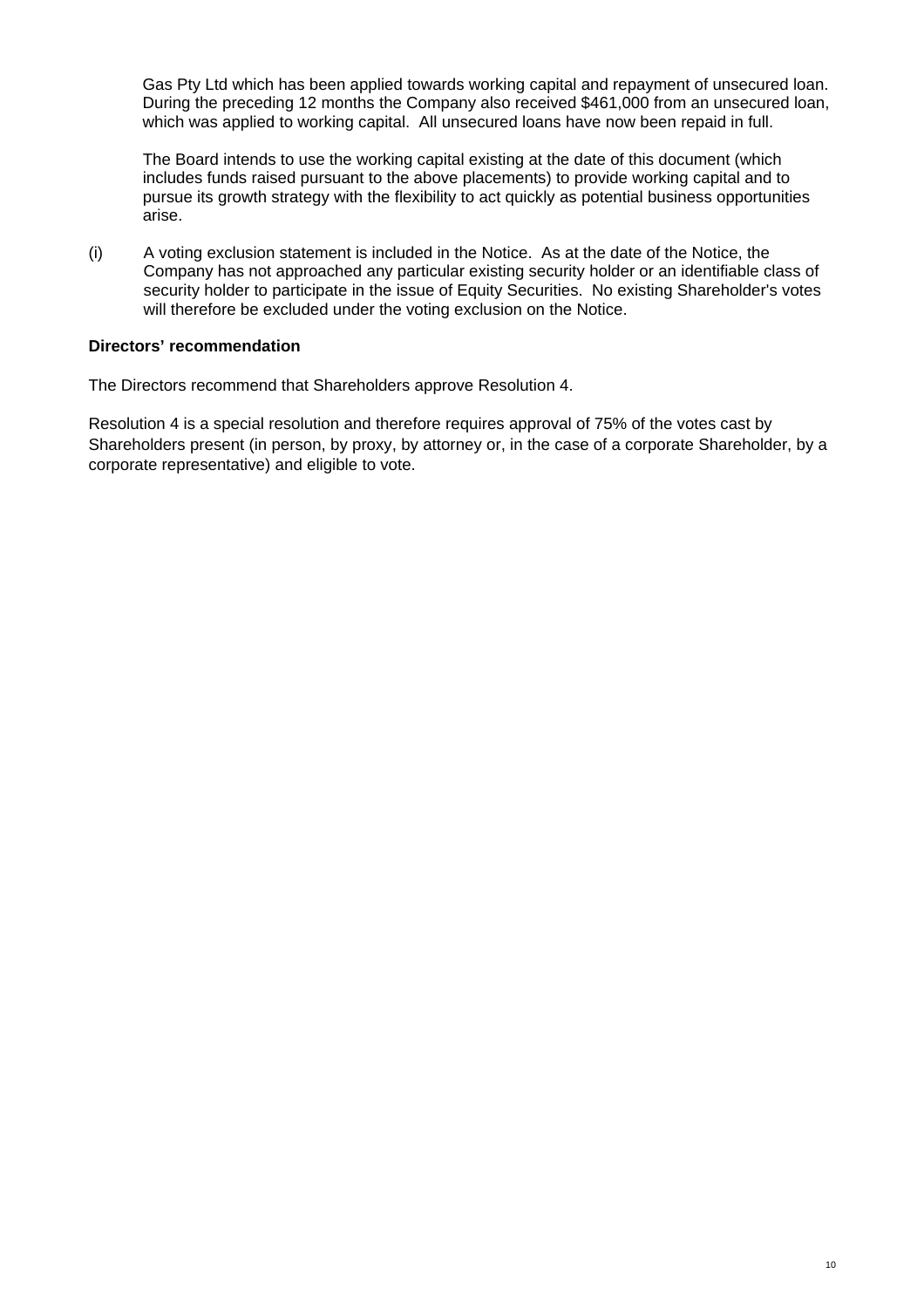# **Glossary**

In this Explanatory Statement and the Notice of Meeting:

**AEST** means Australian Eastern Standard Time.

**AGM** means Annual General Meeting.

**ASIC** means the Australian Securities and Investments Commission.

**ASX** means the Australian Securities Exchange operated by ASX Limited ACN 008 624 691 and includes any successor body.

**ASX Listing Rules** means the listing rules of the ASX from time to time.

**Board** means the Company's board of Directors

**Chairman** means the chair of the Annual General Meeting.

**Company** means AustChina Holdings Limited ACN 075 877 075

**Constitution** means the constitution of the Company.

**Corporations Act** means the *Corporations Act 2001* (Cth).

**Director** means a current director of the Company.

**Equity Securities** has the meaning given in ASX Listing Rule 19.

**Explanatory Statement** means this Explanatory Statement that accompanies and forms part of the Notice of Meeting.

**KMP** means a member of the key management personnel named in the Company's latest remuneration report.

**Listing Rules** means the Listing Rules of the ASX, each as amended or replaced from time to time, except to the extent of any express written waiver by the ASX.

**Meeting, General Meeting** or **Annual General Meeting** means the annual general meeting of the Company the subject of this Notice of Meeting.

**Notice of Meeting** means this notice of annual general meeting which this Explanatory Statement accompanies and in which the Resolutions are set out.

**Option** means an option to subscribe for a Share.

**Resolution** means the resolutions in the Notice of Meeting.

**Share** means a fully paid ordinary share in the Company.

**Shareholder** means a holder of Shares.

**Trading Days** means a day on which the Company's Shares can be traded on ASX.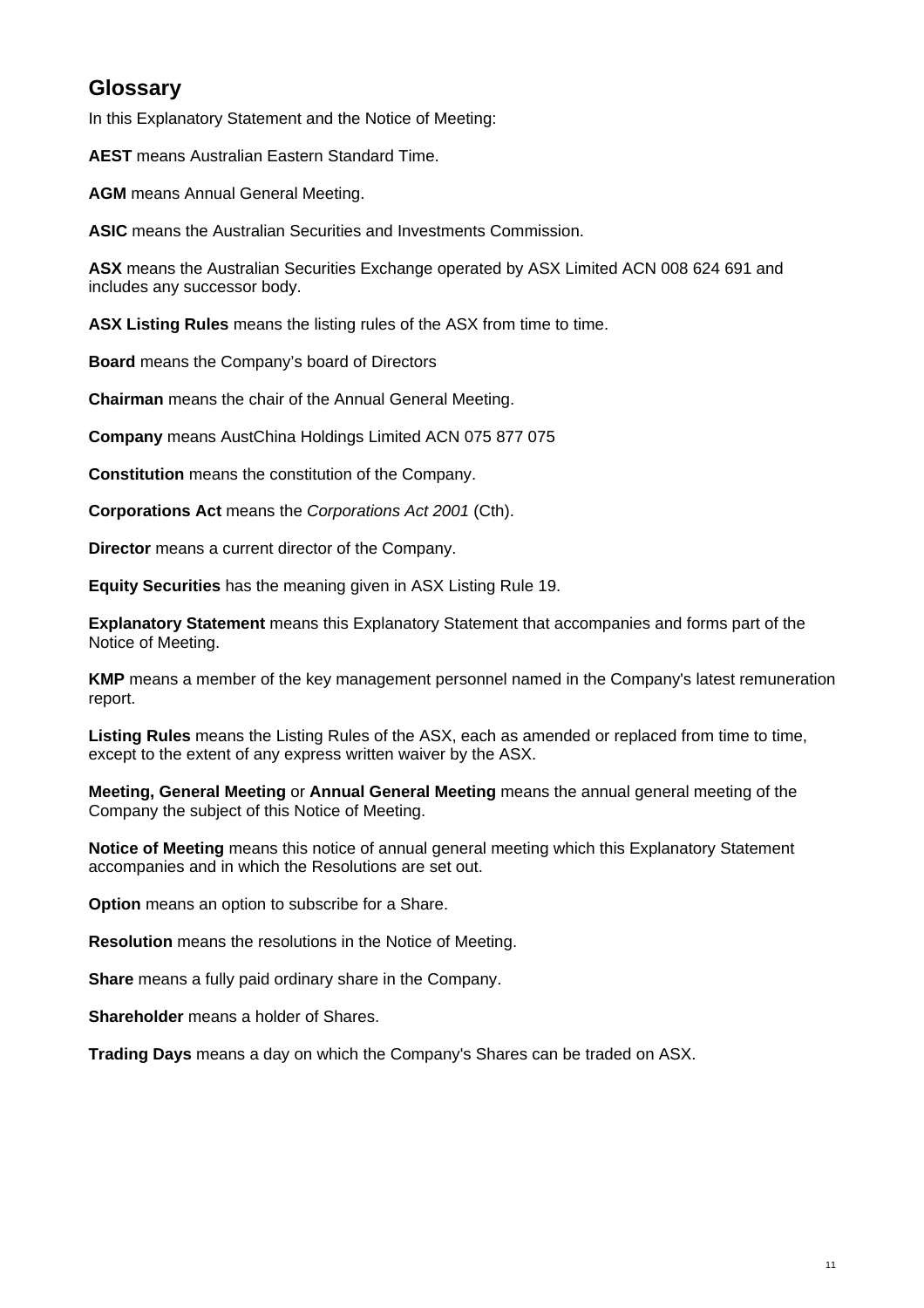# **AustChina Holdings Limited**

ABN 20 075 877 075



### PROXY FORM

I/We being a member(s) of AustChina Holdings Limited and entitled to attend and vote hereby appoint:

#### APPOINT A PROXY

the Chairman of the Meeting (mark box)

OR if you are NOT appointing the Chairman of the Meeting as your proxy, please write the name of the person or body corporate you are appointing as your proxy

or failing the person or body corporate named, or if no person or body corporate is named, the Chairman of the Meeting, as my/our proxy to<br>act on my/our behalf (including to vote in accordance with the following directions act on my/our behalf (including to vote in accordance with the following directions or, if no directions have been given and to the extent permitted by the law, as the proxy sees fit) at the Annual General Meeting of the Company to be held at 11:00am (AEST) on Wednesday, postponement or adjournment of the Meeting.

Important for Resolution 1 If the Chairman of the Meeting is your proxy, either by appointment or by default, and you have not indicated your voting intention below, you expressly authorise the Chairman of the Meeting to exercise the proxy in respect of Resolution 1, even though the Resolution is connected directly or indirectly with the remuneration of a member of the Company's Key Management Personnel (KMP).

The Chairman of the Meeting intends to vote undirected proxies in favour of each item of business.

#### VOTING DIRECTIONS

Proxies will only be valid and accepted by the Company if they are signed and received no later than 48 hours before the Meeting. Please read the voting instructions overleaf before marking any boxes with an  $\boxtimes$ 

#### Resolutions

For Against Abstain\*

2 Re-election of Mr Anthony Chan as a Director

1 Adoption of remuneration report

- 3 Re-election of Dr George Lam as a Director
- 4 Approval of 10% Placement Facility

 $\bigcirc$  \* If you mark the Abstain box for a particular Item, you are directing your proxy not to vote on your behalf on a show of hands or on a poll and your votes will not be counted in computing the required majority on a

#### SIGNATURE OF SHAREHOLDERS – THIS MUST BE COMPLETED

STEP 3

STEP 2

Shareholder 1 (Individual) Joint Shareholder 2 (Individual) Joint Shareholder 3 (Individual)

#### Sole Director and Sole Company Secretary Director/Company Secretary (Delete one) Director

This form should be signed by the shareholder. If a joint holding, either shareholder may sign. If signed by the shareholder's attorney, the power of attorney must have been previously noted by the registry or a certified copy attached to this form. If executed by a company, the form must be executed in accordance with the company's constitution and the *Corporations Act 2001* (Cth).



#### **AUH PRX1801C**